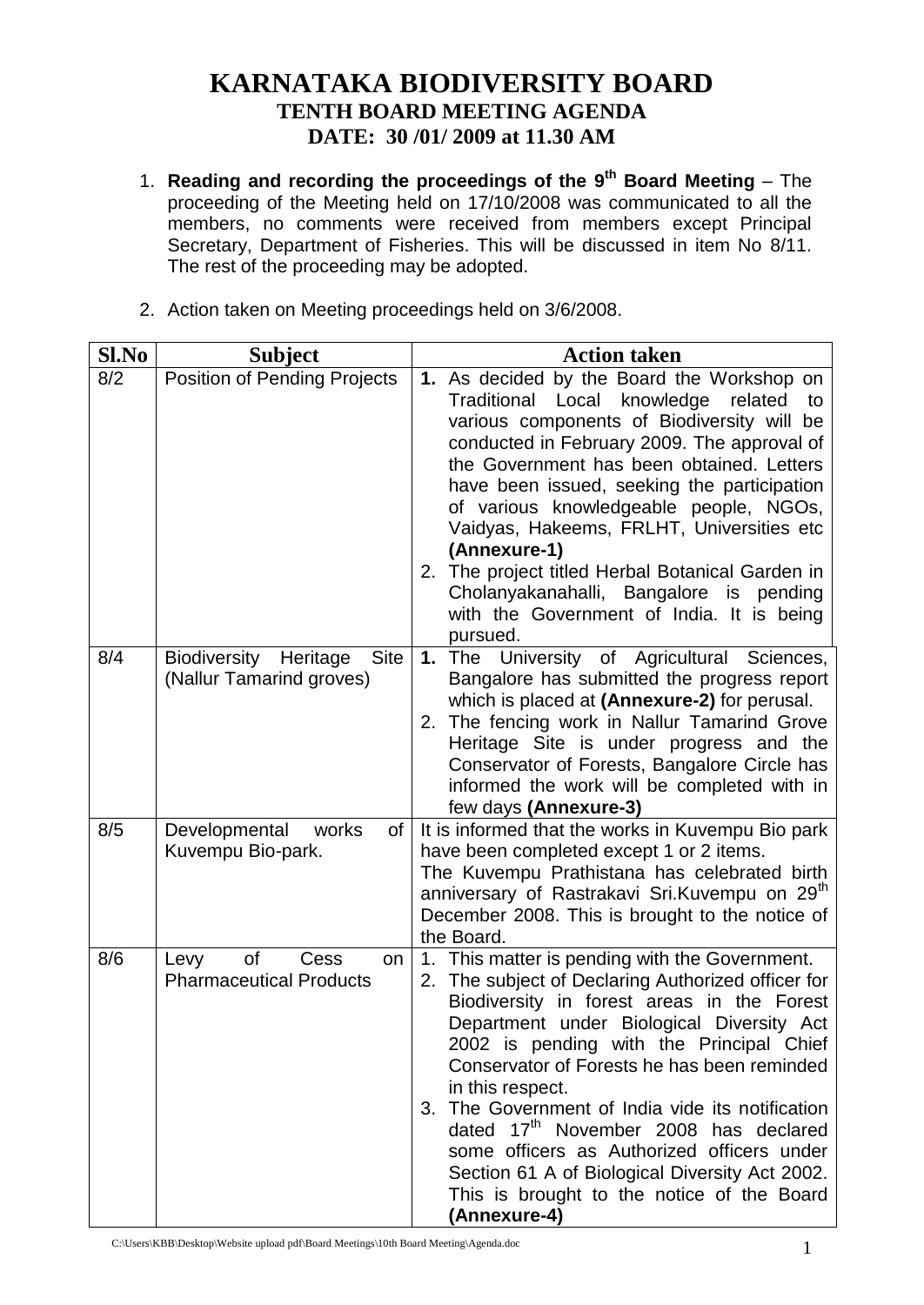| Sl.No | <b>Subject Discussed</b>                                                                  | <b>Action taken</b>                                                                                                                                                                                                                                                                                                                                                                                                                                                                                                                                                                                                                                                                                                                                                                                                                                                                                                                                                                                                                                                                                                                                                                                                                                              |
|-------|-------------------------------------------------------------------------------------------|------------------------------------------------------------------------------------------------------------------------------------------------------------------------------------------------------------------------------------------------------------------------------------------------------------------------------------------------------------------------------------------------------------------------------------------------------------------------------------------------------------------------------------------------------------------------------------------------------------------------------------------------------------------------------------------------------------------------------------------------------------------------------------------------------------------------------------------------------------------------------------------------------------------------------------------------------------------------------------------------------------------------------------------------------------------------------------------------------------------------------------------------------------------------------------------------------------------------------------------------------------------|
| 8/7   | Preparation<br><b>of</b><br>People's<br><b>Biodiversity</b><br><b>Registers</b><br>(PBRs) | The progress in respect of preparation of People's<br>Biodiversity Registers is enclosed at (Annexure-<br>5 a, b, c) These PBRs are being prepared as per<br>the methodology designed by Prof. Madhav Gadgil<br>and association which was received from National<br>Biodiversity Authority. The People's Biodiversity<br>Registers are being prepared in Kannada. The<br>National Biodiversity Authority is refining the PBR<br>format which will be in English the process is<br>going on. The data collected during PBR<br>exercises will be incorporated in the refined PBR<br>format to be received from NBA. The English<br>format will be used for linking the PBR information<br>at the national level with NBA for reference. This<br>is brought to the notice of the Board.                                                                                                                                                                                                                                                                                                                                                                                                                                                                             |
| 8/9   | Declaration of Biodiversity<br>Heritage Site.                                             | An advertisement has been published in<br>a.<br>Kannada and English paper for giving wide<br>generate<br>proposals<br>publicity to<br>on<br>Biodiversity Heritage Sites from various<br>is<br>awaited.<br>quarters.<br><b>The</b><br>response<br>(Annexure-6) Meanwhile following locations<br>have been suggested for consideration. The<br>details are being collected. (Annexure-7)<br>Amargutta- Hosanagar taluk, Shimoga district<br>Hogarekhan Giri- Kadur taluk, - Chickmagalore<br>district<br>Shravanatheertha (Savanal village, Melanthabettu<br>Grama Panchayath)<br>Shravanagunda (Indabettu village & Grama<br>Panchayath)<br>Sahasralinga Naagabana (Gundimajalu,<br>near<br>Bangadi, Indabettu village & Grama Panchayath)<br>Kasroli Naagabana (Navoor village, Indabettu<br>$\bullet$<br>Grama Panchayath).<br>b. As discussed letter has been addressed to the<br>Principal Chief Conservator of Forests in respect<br>of Biodiversity rich areas identified by Prof.<br>Madhav Gadgil and associates for special<br>attention and protection measures. (Annexure-8).<br>c. As desired by the Government the letter has<br>been addressed to Deputy Commissioner, Karwar<br>to give his opinion to declare Netrani Island as<br>Heritage Site. |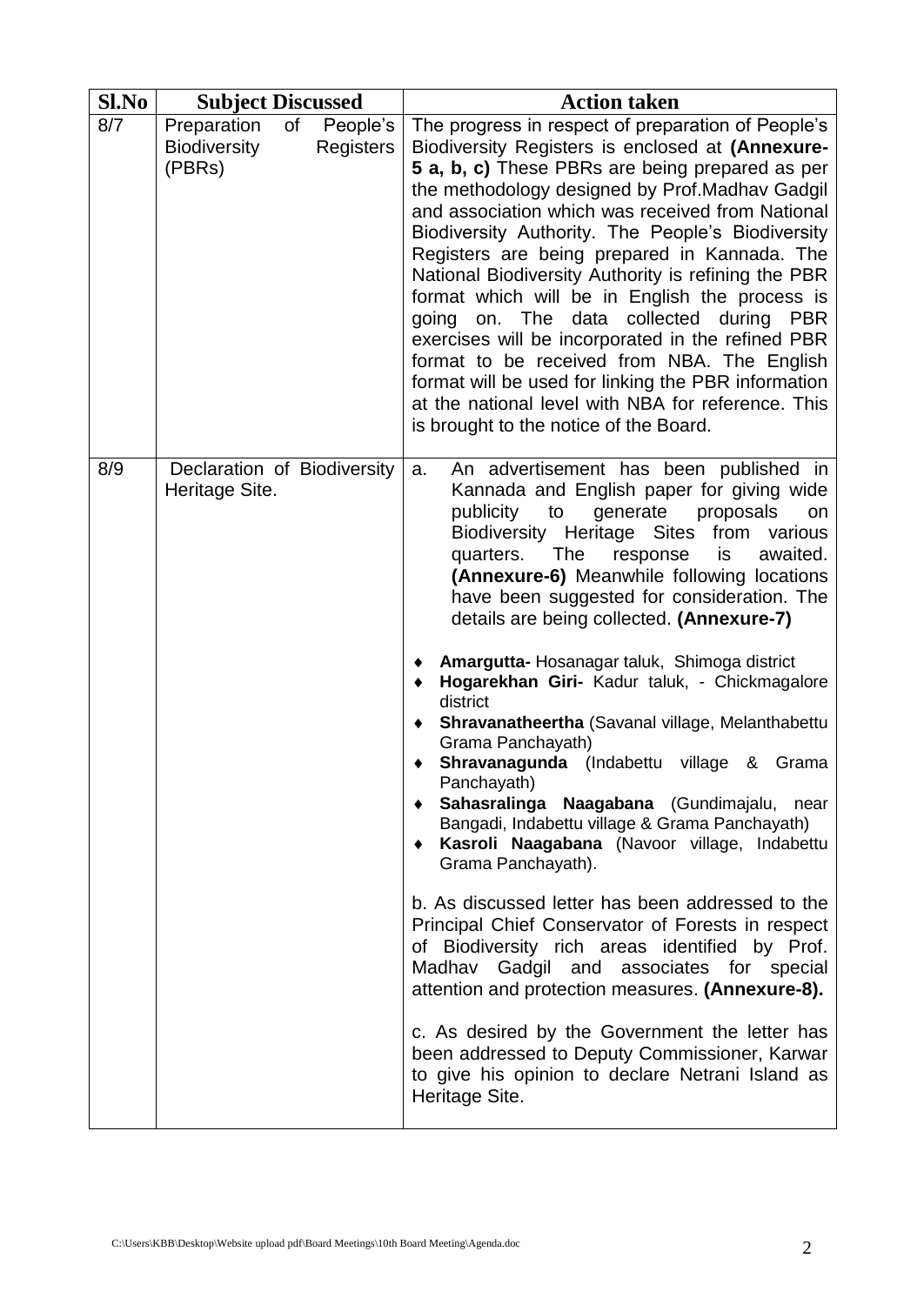| Sl.No | <b>Subject Discussed</b> |                                                    | <b>Action taken</b> |                                                                                                                                                      |                                                                                                                                                                                                                                                                                                                                                                                                                                                                                                                                                                                                                                                                                                                                                                                                                                                                                                                                                                                                                                                                                                                                                                                                                                             |  |
|-------|--------------------------|----------------------------------------------------|---------------------|------------------------------------------------------------------------------------------------------------------------------------------------------|---------------------------------------------------------------------------------------------------------------------------------------------------------------------------------------------------------------------------------------------------------------------------------------------------------------------------------------------------------------------------------------------------------------------------------------------------------------------------------------------------------------------------------------------------------------------------------------------------------------------------------------------------------------------------------------------------------------------------------------------------------------------------------------------------------------------------------------------------------------------------------------------------------------------------------------------------------------------------------------------------------------------------------------------------------------------------------------------------------------------------------------------------------------------------------------------------------------------------------------------|--|
| 8/11  | Karnataka<br>Board.      | Providing suitable staff to<br><b>Biodiversity</b> |                     | to take the officers as follows :<br><b>Sanctioned post</b>                                                                                          | As per the Government order No. FEE 125 ENV 2003<br>dated 19/6/2003. Executive Officers post were created<br>and some were filled up with the officers in the cadre<br>of Joint Director. It has been reported to the Board that<br>these officers have not been working. They were<br>indulging in infighting, creating disturbance in the<br>office and fighting for unreasonable benefits and<br>facilities. The minimum facilities such as sharing of<br>vehicles, expenditure on Mobile phone were provided<br>and all the facilities as per the government norms were<br>provided. But the officers were not satisfied they<br>wanted independent vehicles, separate budget to<br>operate etc. Even though the job chart was given they<br>have not done any work. It was requested that instead<br>of Joint Director level the Board should take middle<br>level officers that is Deputy Director level officers from<br>line Departments. Under the circumstances explained<br>the Board has decided to accept Deputy Director level<br>officers. The Agriculture sector represents major<br>Biodiversity. Therefore one officer from Agriculture<br>department is required. Accordingly the Board decided<br><b>Suggested post</b> |  |
|       |                          |                                                    |                     | 1. Executive<br>Officer                                                                                                                              | <b>Executive</b><br>Officer                                                                                                                                                                                                                                                                                                                                                                                                                                                                                                                                                                                                                                                                                                                                                                                                                                                                                                                                                                                                                                                                                                                                                                                                                 |  |
|       |                          |                                                    |                     | (Fisheries)<br>in<br>the<br>cadre of Joint Director<br>of Fisheries Dept.                                                                            | (Agriculture) in the cadre of<br>Dy. Director on deputation<br>from<br>Agriculture<br>Department.                                                                                                                                                                                                                                                                                                                                                                                                                                                                                                                                                                                                                                                                                                                                                                                                                                                                                                                                                                                                                                                                                                                                           |  |
|       |                          |                                                    |                     | Officer<br>2. Executive<br>(Horticulture)<br>the<br>in<br>cadre of Joint Director<br>of<br>Horticulture<br>Department.                               | Deputy<br>of<br>Conservator<br>Forests<br>from<br>Forest<br>Department.                                                                                                                                                                                                                                                                                                                                                                                                                                                                                                                                                                                                                                                                                                                                                                                                                                                                                                                                                                                                                                                                                                                                                                     |  |
|       |                          |                                                    |                     | 3. Executive<br>Officer<br>(ISM&H) in the cadre<br>of Joint Director<br>of<br>Indian<br>system<br>οf<br>Medicine<br>and<br>Homeopathy<br>Department. | Deputy<br><b>Director</b><br>on<br>Indian<br>deputation<br>from<br>system of Medicine<br>and<br>Homeopathy Department.                                                                                                                                                                                                                                                                                                                                                                                                                                                                                                                                                                                                                                                                                                                                                                                                                                                                                                                                                                                                                                                                                                                      |  |
|       |                          |                                                    | 4.                  | Executive<br>Officer<br>(Botany) -<br>(Reader / Associate<br>Professor<br>(Botany)<br>University<br>from<br>on<br>Deputation.                        | Reader<br>Associate<br>$\prime$<br>Professor<br>from<br>(Botany)<br>University on Deputation.                                                                                                                                                                                                                                                                                                                                                                                                                                                                                                                                                                                                                                                                                                                                                                                                                                                                                                                                                                                                                                                                                                                                               |  |
|       |                          |                                                    |                     | Officer<br>5. Executive<br>$(Zoology) -$<br>Reader /<br>Associate<br>Professor<br>(Zoology)<br>University<br>from<br>on<br>Deputation.)              | Reader<br>Associate<br>Professor (Zoology) from<br>University on Deputation.                                                                                                                                                                                                                                                                                                                                                                                                                                                                                                                                                                                                                                                                                                                                                                                                                                                                                                                                                                                                                                                                                                                                                                |  |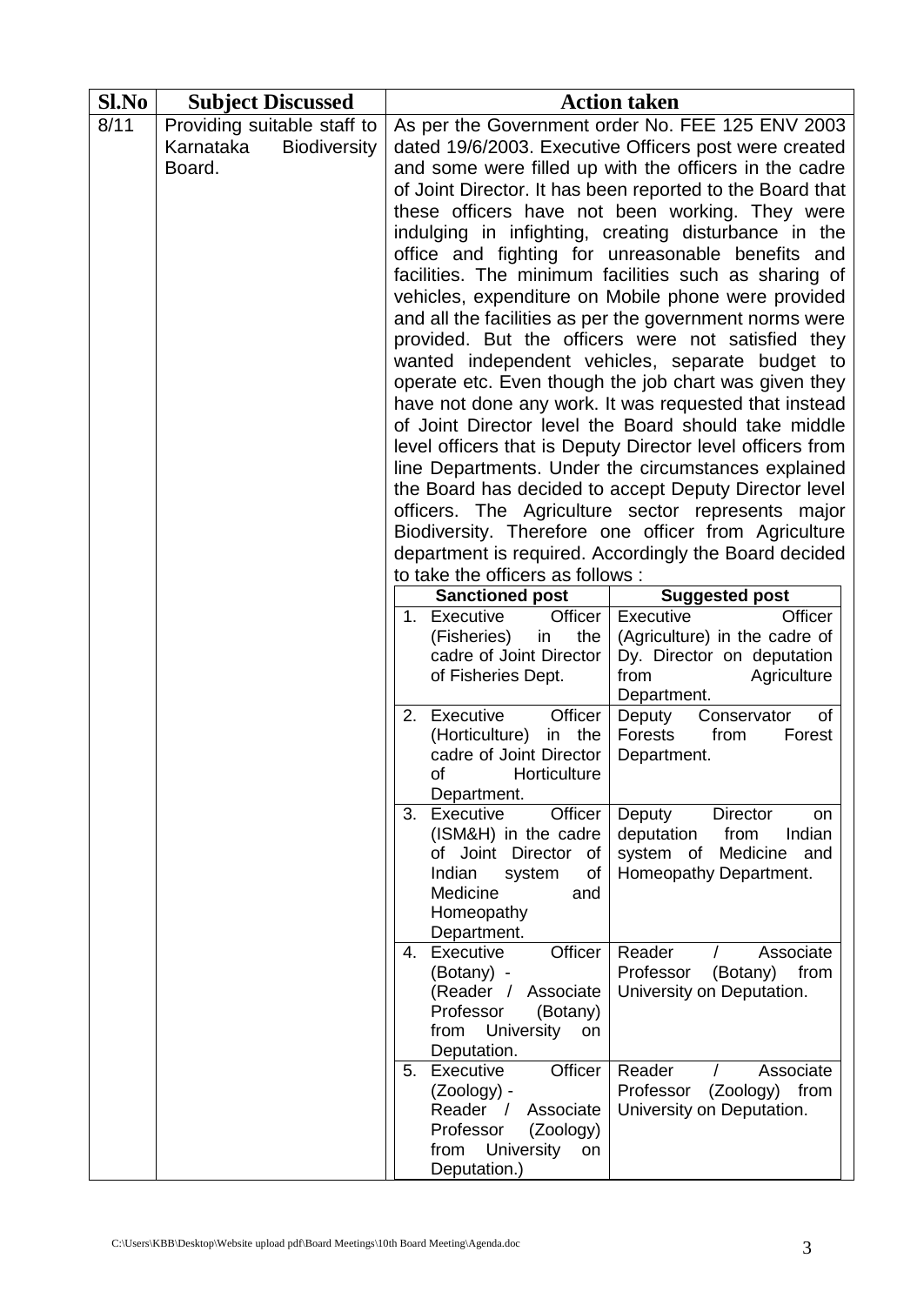|      |                                                               | The Govt, vide Notification No FEE 215 FES 2008 dt<br>15/12/2008 had posted one Deputy Conservator of<br>Forests who is going to report for duty shortly. The<br>Fisheries Department vide its No. ಪಸಂಮೀ 96 ಮೀಇನೇ 2008<br>a 07-11-2008 had posted one officer Dr. C.K. Murthy,<br>Joint Director, he did not report for duty. The Fisheries<br>department has already been informed of the decision<br>Board. Subsequently One<br>the<br>Dr.<br>N.R.<br>of<br>Ramakrishna, Joint Director, Department of Fisheries<br>was posted vide Govt. Notification No. ಪಸಂಮೀ 181 ಮೀಇಸೇ<br>2008 dt. 26/11/2008 he has also not reported for duty<br>Meanwhile the Principal Secretary, Animal Husbandry<br>has written a letter No. ಪಸಂಮೀ 181 ಮೀಇನೇ 2008 dt.<br>14/11/2008 to Principal Secretary, Department of<br>Forest, Ecology and Environment this is placed before<br>the Board. Under the circumstances already reported.<br>The Board is requested to confirm the decision already<br>taken in this respect which will be necessary for<br>healthy working of the organization.<br>In addition to the above the Jobchart of various<br>officers and supporting staff is placed for kind<br>approval. (Annexure-9) |
|------|---------------------------------------------------------------|-----------------------------------------------------------------------------------------------------------------------------------------------------------------------------------------------------------------------------------------------------------------------------------------------------------------------------------------------------------------------------------------------------------------------------------------------------------------------------------------------------------------------------------------------------------------------------------------------------------------------------------------------------------------------------------------------------------------------------------------------------------------------------------------------------------------------------------------------------------------------------------------------------------------------------------------------------------------------------------------------------------------------------------------------------------------------------------------------------------------------------------------------------------------------------------------------------------------|
| 8/12 | <b>Publication of News letter</b>                             | As discussed the publication of News letter is under<br>process. The first News letter will be released in March<br>2009. Articles and write-ups have been invited from<br>various sources.                                                                                                                                                                                                                                                                                                                                                                                                                                                                                                                                                                                                                                                                                                                                                                                                                                                                                                                                                                                                                     |
| 8/13 | Outsourcing of<br><b>Biodiversity</b><br>Documentation works. | For documentation of Traditional Local Knowledge<br>related to Biodiversity advertisement was published in<br>the news paper $2^{nd}$ time and the response has come.<br>placed<br>(Annexure-10)<br>for<br>at<br><b>The</b><br>same<br>is<br>consideration.                                                                                                                                                                                                                                                                                                                                                                                                                                                                                                                                                                                                                                                                                                                                                                                                                                                                                                                                                     |
| 8/14 | Documentation<br>of l<br>Coastal Biodiversity.                | As discussed in the Board the CMFRI, RRSC (ISRO),<br>EMPRI were asked to settle the Accounts as per the<br>guidelines of KUIDFC. The EMPRI has been asked to<br>remit the extra amount of Rs. 5.09 Lakh. charged as<br>Institutional Charges. There is no response from<br>EMPRI. The CMFRI, RRSC (ISRO) and EMPRI are<br>not inclined to settle the issue. Therefore a meeting is<br>very much necessary at the Government level.                                                                                                                                                                                                                                                                                                                                                                                                                                                                                                                                                                                                                                                                                                                                                                              |
| 8/15 | Conducting of Workshop<br>in KBB.                             | 1. Workshop on Traditional Knowledge - One day<br>workshop on Traditional knowledge is fixed<br>for<br>February 2009. The preparations are going<br>on<br>regarding calling for paper, fixing of venue, issue of<br>invitation etc.,<br>2. Workshop on Biodiversity Heritage Site - It is<br>proposed to conduct one day workshop on Heritage<br>Sites in March 2009. It may cost around Rs. 1.25<br>lakhs.                                                                                                                                                                                                                                                                                                                                                                                                                                                                                                                                                                                                                                                                                                                                                                                                     |

C:\Users\KBB\Desktop\Website upload pdf\Board Meetings\10th Board Meeting\Agenda.doc 4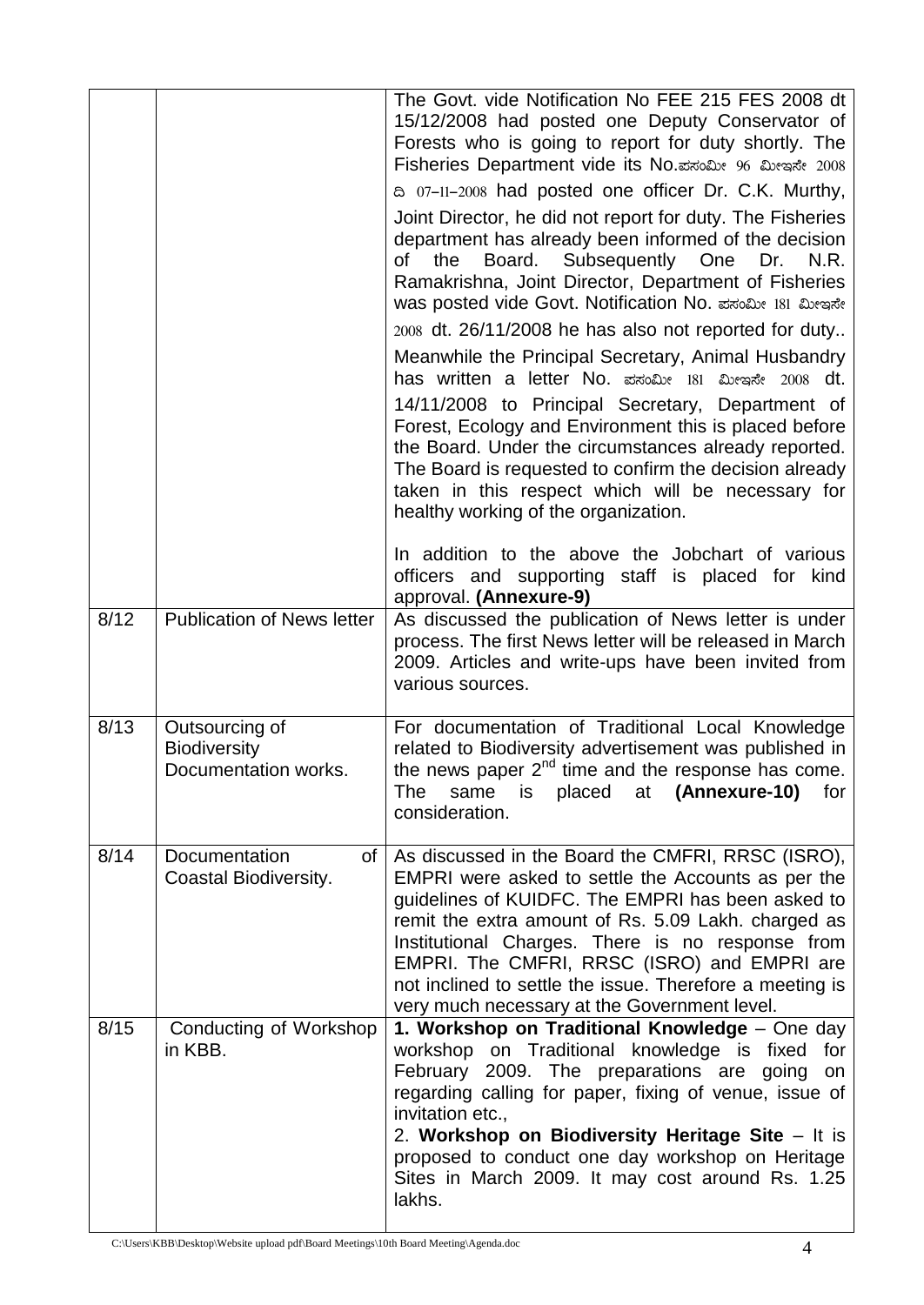| Sl.No | <b>Subject Discussed</b>                       | <b>Action taken</b>                                                                                                                                                                                                                                                                                                                                                                                                                                                                                                                                                                                                                                                                                                                                                                                                                                                                                                                                                                                                                                                                                                                                                                                                                                                                   |
|-------|------------------------------------------------|---------------------------------------------------------------------------------------------------------------------------------------------------------------------------------------------------------------------------------------------------------------------------------------------------------------------------------------------------------------------------------------------------------------------------------------------------------------------------------------------------------------------------------------------------------------------------------------------------------------------------------------------------------------------------------------------------------------------------------------------------------------------------------------------------------------------------------------------------------------------------------------------------------------------------------------------------------------------------------------------------------------------------------------------------------------------------------------------------------------------------------------------------------------------------------------------------------------------------------------------------------------------------------------|
|       |                                                | 3. Workshop on Coastal Biodiversity - It is<br>proposed to conduct One day workshop on Coastal<br>Biodiversity and related issues in Karwar in March<br>2009. The workshop will cost around Rs. 1.25 lakhs.<br>The fund will be placed at the disposal of Dr. V. N.<br>Nayak, Professor and Chairman of Department of<br>Studies in Marine Biology, Karwar to arrange a<br>workshop in Karwar.                                                                                                                                                                                                                                                                                                                                                                                                                                                                                                                                                                                                                                                                                                                                                                                                                                                                                        |
|       |                                                | These workshops are suggested by the Chairman,<br>Western Ghat Task Force. The Board is requested to<br>kindly approve the same.                                                                                                                                                                                                                                                                                                                                                                                                                                                                                                                                                                                                                                                                                                                                                                                                                                                                                                                                                                                                                                                                                                                                                      |
| 8/18  | <b>Internal Audit and Control</b><br>Mechanism | The proposal to create a post of Audit Superintendent<br>in Karnataka Biodiversity Board as suggested by<br>Accountant General Karnataka has been submitted to<br>Government. The same is pending.                                                                                                                                                                                                                                                                                                                                                                                                                                                                                                                                                                                                                                                                                                                                                                                                                                                                                                                                                                                                                                                                                    |
| 8/19  | Accounts for the year<br>2007-08               | The Accounts for the year 2007-08 has been audited<br>Accountant General<br>Karnataka,<br>the<br>the<br>by<br>observations were replied Audit certificate is received.<br>As desired by Accountant General the Audited<br>Accounts along with Annual Report have been sent for<br>placing before the Legislature. (Annexure-11)                                                                                                                                                                                                                                                                                                                                                                                                                                                                                                                                                                                                                                                                                                                                                                                                                                                                                                                                                       |
| 8/20  | Institution of Biodiversity<br>Award           | Committee has been formed as suggested by the<br>Board to select the persons / Institutions for award.<br>The advertisement has been published in Kannada,<br>Kannada Parbha News paper. (Annexure - 11 A)                                                                                                                                                                                                                                                                                                                                                                                                                                                                                                                                                                                                                                                                                                                                                                                                                                                                                                                                                                                                                                                                            |
| 8/22  | Progress of works                              | <b>Formation</b> of<br><b>Biodiversity</b><br>1.<br><b>Management</b><br><b>Committees</b> - Out of 5553 Grampanchayaths the<br>Biodiversity Management Committees have been<br>formed 1503 in Gramapanchayath. In Mangalore,<br>Tumkur and Hassan Districts level Biodiversity<br>Management Committees have been formed. The<br>progress in respect of formation of Biodiversity<br>Management Committees has come down due to lack<br>of interest in taluka panchayath and Zilla panchayath<br>officials. The subject was discussed in the meeting of<br>the Task force on Western Ghats. In the meeting it<br>was suggested that the Deputy Conservator of Forests<br>(Social Forestry) of various districts should be<br>designated as Nodal officer to serve as a link between<br><b>State Biodiversity Board and Biodiversity Management</b><br>Committees. The Deputy Conservator of Forests<br>(Social Forestry) with the help of their staff should form<br>Biodiversity Management Committees guide the BMC<br>and monitor their activities and report to the<br>Biodiversity Board. Since the Biodiversity Board has<br>no staff at field level. This arrangement will be<br>necessary. A proposal in this respect has been<br>submitted to the government. (Annexure-12) |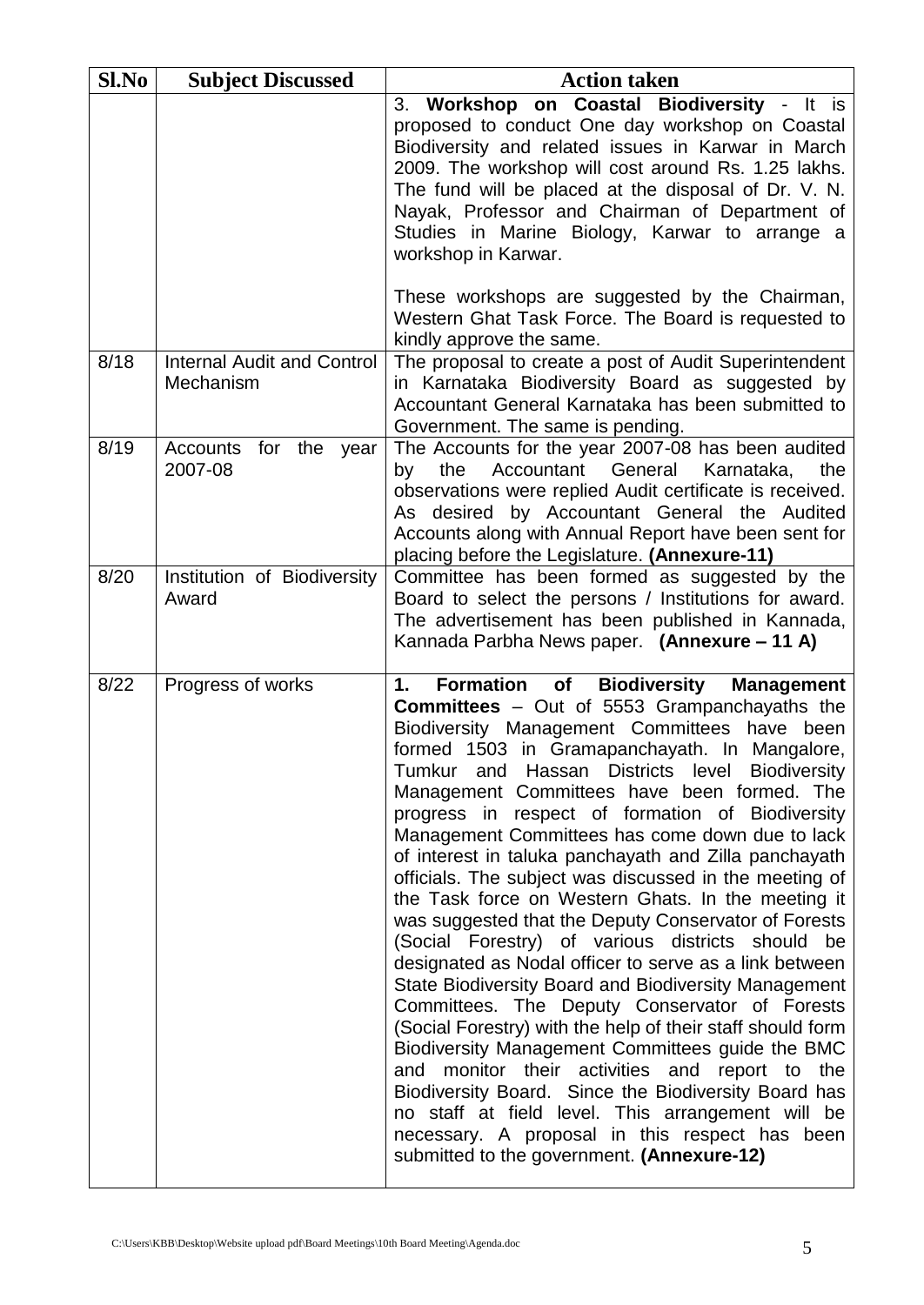| Sl.No | <b>Subject Discussed</b>                                                         | <b>Action taken</b>                                                                                                                                                                                                                                                                                                                                                                                                                                                                                                                                                                                                                                                                                                                                                                                                |
|-------|----------------------------------------------------------------------------------|--------------------------------------------------------------------------------------------------------------------------------------------------------------------------------------------------------------------------------------------------------------------------------------------------------------------------------------------------------------------------------------------------------------------------------------------------------------------------------------------------------------------------------------------------------------------------------------------------------------------------------------------------------------------------------------------------------------------------------------------------------------------------------------------------------------------|
|       |                                                                                  | <b>of</b><br><b>People's</b> Biodiversity<br>1. Preparation<br>against 154<br><b>Registers–</b><br>As<br>People's<br>Biodiversity Registers allotted 45 People's<br>Biodiversity Registers have been completed.<br>(Annexure 5 a b c)                                                                                                                                                                                                                                                                                                                                                                                                                                                                                                                                                                              |
|       |                                                                                  | 2. Awareness Training - As discussed in the<br>Board the University of Agricultural Sciences,<br>Bangalore has been entrusted with the task of<br>conducting one day Awareness Training<br>programme for Government officers of various<br>departments.                                                                                                                                                                                                                                                                                                                                                                                                                                                                                                                                                            |
|       |                                                                                  | 3. Heritage Site - The subject has already been<br>discussed.                                                                                                                                                                                                                                                                                                                                                                                                                                                                                                                                                                                                                                                                                                                                                      |
| 9/1   | Study on Bio-industries<br><b>Utilizing Bio-resources</b>                        | study sponsored by National Biodiversity<br>A<br>Authority is to be commissioned on Survey of Bio-<br>industries utilizing Bio-resources as per the<br>guidelines given by National Biodiversity Authority.<br>The Department of Bio-technology, Horticulture,<br>Agriculture, Animal Husbandry, Fisheries have<br>been addressed in this matter. Karnataka Indian<br>Medicine Manufacturers Association (Regd) has<br>come forward to take up the survey and inventory<br>work on Medicinal plants for Rs. 98,000/- and<br>Aromatic plants for Rs. 86,000/-. (Annexure-13 a,<br>b, c). The proposal is placed for consideration. The<br>same may be approved. The Karnataka Unani<br>Medical Association, Bangalore has come forward<br>to do the documentation for the firms engaged in<br>Unani and Homeopathy. |
| 9/2   | Research Project<br>on<br>Netrani Island                                         | As decided by the Board Dr. V. N. Nayak,<br>Professor and Chairman of Department of Studies<br>in Marine Biology, Karwar has been informed that<br>another study on Netrani Island is not required at<br>this juncture.                                                                                                                                                                                                                                                                                                                                                                                                                                                                                                                                                                                            |
| 9/3   | officers<br>Posting of<br>in<br>Karnataka<br><b>Biodiversity</b><br><b>Board</b> | The subject has already been discussed.                                                                                                                                                                                                                                                                                                                                                                                                                                                                                                                                                                                                                                                                                                                                                                            |
| 9/7   | <b>Conducting of Awareness</b><br>Training Programme.                            | The Chairman, Western Ghats Task Force has<br>suggested that<br>more number<br>of Training<br>programmes should be arranged at district and<br>taluka level and for Biodiversity Management<br>Committees. Accordingly it is proposed to take up<br>more Awareness Training programmes in the<br>district taluka and Gramapanachayth level through<br>the NGOs, Eco clubs and Self Help Groups. It is<br>proposed to provide Rs. 8,000/- per programme.                                                                                                                                                                                                                                                                                                                                                            |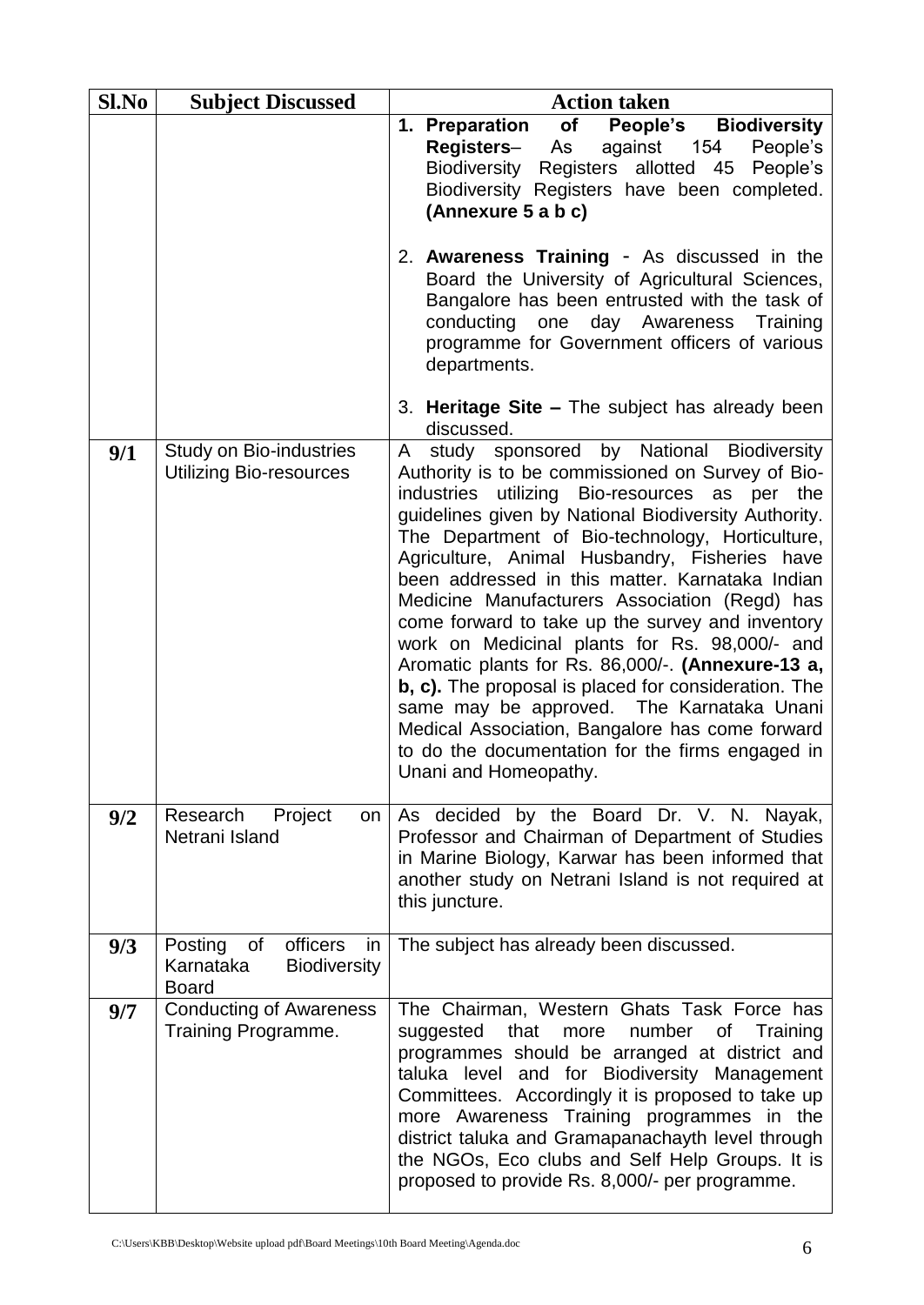| $Sl$ . No | <b>Subject Discussed</b>                                                  | <b>Action taken</b>                                                                                                                                                                                                                                                                                                                                                                                                                                          |
|-----------|---------------------------------------------------------------------------|--------------------------------------------------------------------------------------------------------------------------------------------------------------------------------------------------------------------------------------------------------------------------------------------------------------------------------------------------------------------------------------------------------------------------------------------------------------|
| 9/8       | Karnataka State<br><b>Biodiversity Strategy and</b><br><b>Action Plan</b> | The Biodiversity Strategy and Action Plan has been<br>printed and the same along with Biodiversity Target<br>and indicators 2010 have been sent to various<br>Departments, Universities, Board, Corporations,<br>Department of Planning, Dept. of Rural Development<br>& Panchayat Raj, and all Command Area<br>Development Authority (CADA) for following the same<br>and incorporating in their activities to safeguard the<br>Biodiversity. (Annexure-14) |
| 9/9       | <b>Approval of Project</b>                                                | Dr. A.K. Chakravarthy, Professor of Entomology, Dept.<br>of Agricultural Entomology, UAS, GKVK, Bangalore<br>has submitted a project titled Monitoring<br>and<br>conservation of Butterfly Fauna in Coastal Karnataka<br>for Rs.1,01,480/-. The same is placed<br>for<br>consideration and approval. (Annexure-15)                                                                                                                                           |

## **New Subject**

| 10/1 | <b>Establishment</b><br>Dry<br>of<br>zone<br><b>Biodiversity</b><br>parks Network<br>in Karnataka. | A project proposal on Establishment of Dry Zone Biodiversity<br>Parks Network in Karnataka is received from the Centre for<br>sustainable Development, Bangalore. It is stated that there are<br>certain hardy plants represented by 1 species or 2 species only<br>and are threatened with extinction. These plants are confined<br>to few pockets in dry zone. Many species have rich medicinal<br>value. These are endemic and endangered species in dry zone<br>and found in this region. It is required to protect the same for<br>future, so that the genes are available for future generation for<br>research purpose and Bio security.                                                                                                                                                                                                                                                                          |
|------|----------------------------------------------------------------------------------------------------|--------------------------------------------------------------------------------------------------------------------------------------------------------------------------------------------------------------------------------------------------------------------------------------------------------------------------------------------------------------------------------------------------------------------------------------------------------------------------------------------------------------------------------------------------------------------------------------------------------------------------------------------------------------------------------------------------------------------------------------------------------------------------------------------------------------------------------------------------------------------------------------------------------------------------|
|      |                                                                                                    | It is proposed to identify and survey 100-200ha in each of 13<br>dry districts of Karnataka and provide in-situ preservation of the<br>rich Biodiversity of dry zone. These will be declared as harvest<br>free zone. Botanisation of the area will be under taken<br>specimen will be collected to prepare herbarium of each<br>species.                                                                                                                                                                                                                                                                                                                                                                                                                                                                                                                                                                                |
|      |                                                                                                    | Further 1 ex-situ Bio-park will be established in suitable area in<br>Bellary district for establishment and preservation of dry zone<br>species as stated above. It is expected that an amount of Rs.<br>1.00 lakh each site for 13 sites for in-situ conservation will be<br>required to start with. Further an amount of Rs. 8 to 10 lakhs<br>will be required per year for establishment of ex-situ Bio-park in<br>Bellary. The ex-situ Bio-park will need around Rs. 40.00 lakhs<br>for establishment and maintenance for 3 years. The project will<br>be implemented by the Deputy Conservator of Forests<br>(Territorial) in the dry districts, technical supervision and<br>guidance will be provided by the Center for Sustainable<br>Development, Bangalore. The Karnataka Biodiversity Board<br>can fund the project from its budget. The proposal is placed for<br>consideration and approval. (Annexure-16) |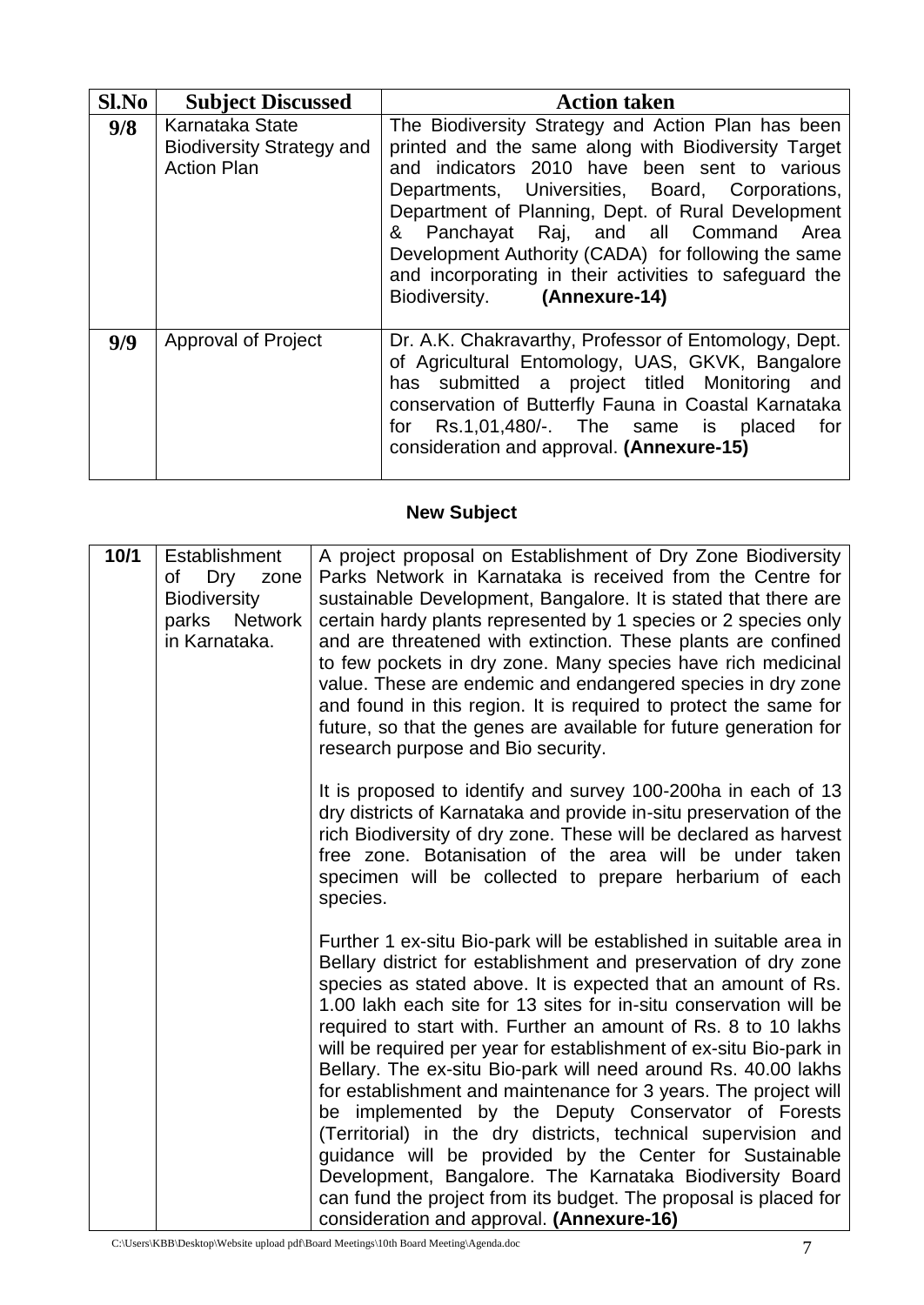| 10/2 | Proposal on<br>Diversity of<br>Zooplankton in<br>the Lakes of<br>Karnataka | The Principal, Maharani's Science College for Women Mysore<br>has submitted a Research project on Diversity of Zooplankton<br>in the Lakes of Karnataka. The cost of the project is Rs. 4.99<br>lakhs for 3 years. The project is placed for consideration.<br>(Annexure-17)                                                                                                                                                                                                                                                                                                       |
|------|----------------------------------------------------------------------------|------------------------------------------------------------------------------------------------------------------------------------------------------------------------------------------------------------------------------------------------------------------------------------------------------------------------------------------------------------------------------------------------------------------------------------------------------------------------------------------------------------------------------------------------------------------------------------|
| 10/3 | Biological<br>Control of Insect<br>pests Training<br>Programme             | Dr. A.K. Chakravarthy, Professor of Entomology, Dept. of<br>Agricultural Entomology, UAS, GKVK, Bangalore ha submitted<br>a proposal for giving Awareness Training to farmers in various<br>districts regarding Biological control of insects pest affecting<br>the crop. The same is put up for consideration. The Biological<br>control will help in reducing the chemical pesticides and<br>insecticides. Thus help in reducing the pollution and improving<br>the Biodiversity. In addition to improving the yield of the crop.<br>The proposal may be accepted. (Annexure-18) |
| 10/4 | <b>Budget</b><br>for I<br>2009-10                                          | for 2009-10 has been submitted<br>budget<br>the<br>The T<br>to<br>Government. The same is placed at (Annexure-19). It is<br>brought to the notice of the Board.                                                                                                                                                                                                                                                                                                                                                                                                                    |

**Addl. Principal Chief Conservator of Forests and Member Secretary**